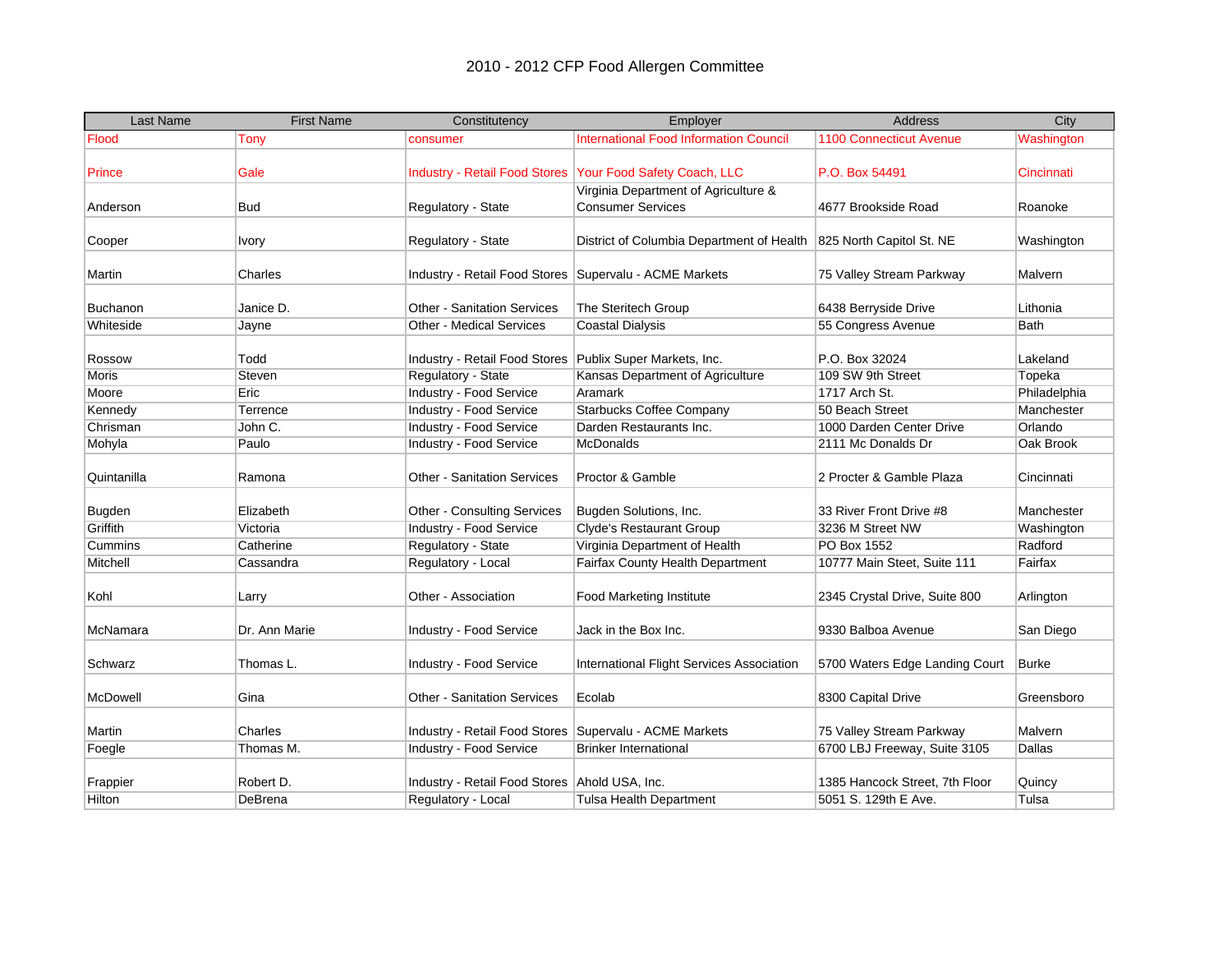| Zaziski       | Linda        | Industry - Retail Food Stores   Meijer, Inc.      |                                                       | 2929 Walker NW 985/4                | <b>Grand Rapids</b> |
|---------------|--------------|---------------------------------------------------|-------------------------------------------------------|-------------------------------------|---------------------|
| Jackson       | Keith        | Industry - Food Service                           | <b>Potbelly Sandwich Works</b>                        | 222 Merchandise Mart, 24th Floor    | Chicago             |
| Vergili       | Richard R.   | Academia                                          | <b>Culinary Institute of America</b>                  | 1946 Campus Drive                   | <b>Hyde Park</b>    |
| Wallace       | Susan M.     | Academia                                          | Johnson and Wales University                          | 265 Harborside Blvd.                | Providence          |
| McCullough    | Ernie        | Other - Consultant                                | <b>ASI Food Safety Consultants</b>                    | 4250 Granby Circle                  | Cumming             |
| Ortiz         | Joel         | Industry - Retail Food Stores Whole Foods Market  |                                                       | 550 Bowie St                        | Austin              |
| Nicholson     | Gina         | Industry - Retail Food Stores The Kroger Company  |                                                       | 4111 Executive Parkway              | Westerville         |
| Angulo        | Frederick J. | Regulatory - Federal                              | <b>USCDC</b>                                          | 4774 Bufor Highway                  | Chamblee            |
| <b>Brooks</b> | Scott        | Industry - Food Service                           | Yum! Brands                                           | 669 Long Meadow                     | Spring Branch       |
| Reid          | Karen        | Industry - Food Service                           | Walt Disney Parks and Resorts US                      | PO Box 10000,                       | Lake Buena<br>Vista |
|               |              |                                                   |                                                       | 300 Tri-State International Drive,  |                     |
| Eisenberg     | Miriam       | <b>Other - Sanitation Services</b>                | Ecosure/Ecolab                                        | 200                                 | Lincolnshire        |
| Abney         | David        | Industry - Food Service                           | Sonic Drive In                                        | 300 Johnny Bench Drive              | Oklahoma City       |
| Roehl         | Daniel       | Other - Association                               | National Restaurant Association                       | 1200 Seventeenth St. NW             | Washington          |
| Motsinger     | Michelle     | Regulatory - State                                | Colorado Department of Public Health &<br>Environment | 4300 Cherry Creek Drive S           | Denver              |
| McGuffey      | Charles E.   | Industry - Retail Food Stores   7-Eleven, Inc.    |                                                       | 1722 Routh Street, Suite 1000       | Dallas              |
| Bradsher, PhD | Julia        | Consumer                                          | Food Allergy and Anaphylaxis Network                  | 11781 Lee Jackson Hwy, Suite<br>160 | Fairfax             |
| Turner        | <b>Brian</b> | Industry - Food Service                           | Sodexo                                                | 3020 Woodcreek Drive, Suite B       | Downers Grove       |
|               |              |                                                   |                                                       | 2145 Roosevelt Avenue, P.O. Box     |                     |
| Tryba         | Casimir M.   | Industry - Retail Food Stores   Big Y Foods, Inc. |                                                       | 7840                                | Springfield         |
| Cole          | Shannon      | Industry - Food Manufacturing GMA                 |                                                       | 1350 I Street, NW, Ste 300          | Washington          |
| Williams      | Laurie       | Regulatory - Federal                              | CFSAN / FDA                                           | 5100 Paint Branch Parkway           | College Park        |
| <b>Brown</b>  | Frank        | Regulatory - Local                                | St. Louis County Health Department                    | 4562 Lemay Ferry Road               | St. Louis           |
| Abel          | Greg         | Regulatory - Federal                              |                                                       |                                     |                     |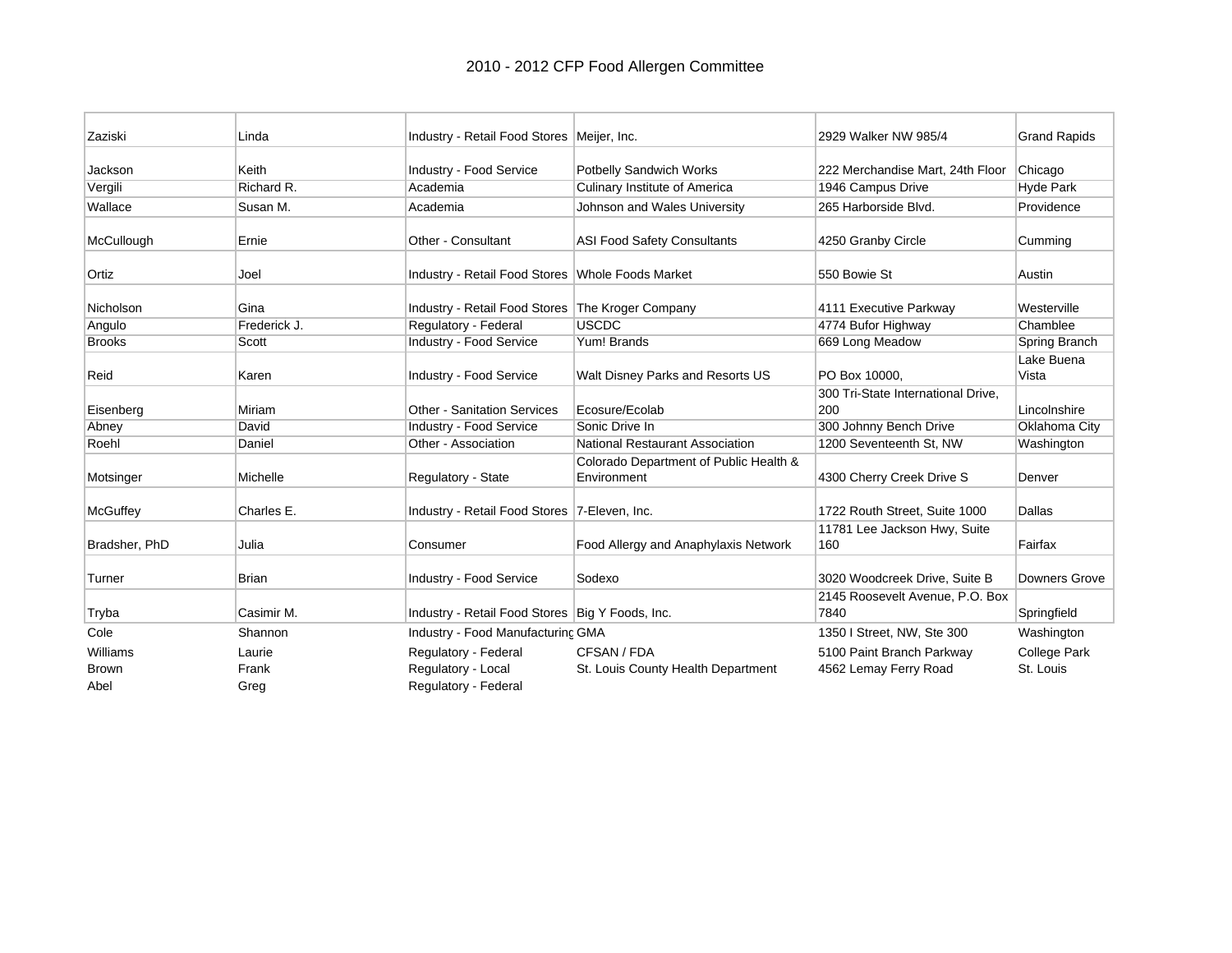| <b>State</b>    | Zip            | Work Telephone                   | email                                           | Committee / Expiration             | <b>Remarks</b> |  |
|-----------------|----------------|----------------------------------|-------------------------------------------------|------------------------------------|----------------|--|
| DC              |                | 20036 202 296 4630               | flood@ific.org                                  | Allergen / 2012                    | co-chair       |  |
| OH              | Cincinnati     | 513-236-6264                     | gale.prince@galeprince.com                      | Allergen / 2012                    | co-chair       |  |
| VA              | 24014          | (540) 248-1579                   | bud.anderson@vdacs.virginia.gov                 | Allergen / 2012                    |                |  |
| DC              | 20002          | (202) 535-2454                   | ivory.cooper@dc.gov                             | Allergen / 2012                    |                |  |
| PA              | 19355          | (610) 889-4104                   | chuck.martin@supervalu.com                      | Allergen / 2012                    |                |  |
| GA              | 30058          | (704) 971-6565                   | janice.buchanon@steritech.com                   | Allergen / 2012                    |                |  |
| <b>ME</b>       | 04530          | (207) 443-7485                   | jelizwhiteside@yahoo.com                        | Allergen / 2012                    |                |  |
| FL              | 33802          | (863) 688-1188                   | todd.rossow@publix.com                          | Allergen / 2012                    |                |  |
| KS              | 66612          | (785) 296-5600                   | smoris@kda.ks.us                                | Allergen / 2012                    |                |  |
| PA              | 19103          | (215) 409-7343                   | moore-eric2@aramark.com                         | Allergen / 2012                    |                |  |
| MA              | 01944          | (617) 784-2884                   | tkennedy@starbucks.com                          | Allergen / 2012                    |                |  |
| <b>FL</b><br>IL | 32837<br>60523 | (407) 245-4785<br>(630) 623-7319 | jchrisman@darden.com<br>paulo.mohyla@us.mcd.com | Allergen / 2012<br>Allergen / 2012 |                |  |
|                 |                |                                  |                                                 |                                    |                |  |
| <b>OH</b>       | 45202          | (513) 983-7210                   | quintanilla.r@pg.com                            | Allergen / 2012                    |                |  |
| <b>NH</b>       | 03102          | (603) 625-2606                   | bugdene@comcast.net                             | Allergen / 2012                    |                |  |
| DC              | 20007          | (703) 867-1473                   | vicki@clydes.com                                | Allergen / 2012                    |                |  |
| VA              | 24143          | (434) 906-1129                   | catherine.cummins@vdh.virginia.gov              | Allergen / 2012                    |                |  |
| <b>VA</b>       | 22030          | (703) 246-8438                   | cassandra.mitchell@fairfaxcounty.gov            | Allergen / 2012                    |                |  |
| VA              | 22202-<br>4801 | (202) 220-0659                   | lkohl@fmi.org                                   | Allergen / 2012                    |                |  |
| CA              | 92123-<br>1516 | (858) 571-2171                   | annmarie.mcnamara@jackinthebox.com              | Allergen / 2012                    |                |  |
| VA              | 22015          | (703) 250-5445                   | tls4HACCP@aol.com                               | Allergen / 2012                    |                |  |
| NC              | 27409          | (336) 931-2171                   | gina.mcdowell@ecolab.com                        | Allergen / 2012                    |                |  |
| PA              | 19355          | (610) 889-4104                   | chuck.martin@supervalu.com                      | Allergen / 2012                    |                |  |
| <b>TX</b>       | 75240          | (972) 770-1745                   | tom.foegle@brinker.com                          | Allergen / 2012                    |                |  |
| MA              | 02169          | (617) 689-4090                   | rfrappier@aholdusa.com                          | Allergen / 2012                    |                |  |
| OK              | 74134          | (918) 595-4302                   | dhilton@tulsa-health.org                        | Allergen / 2012                    |                |  |